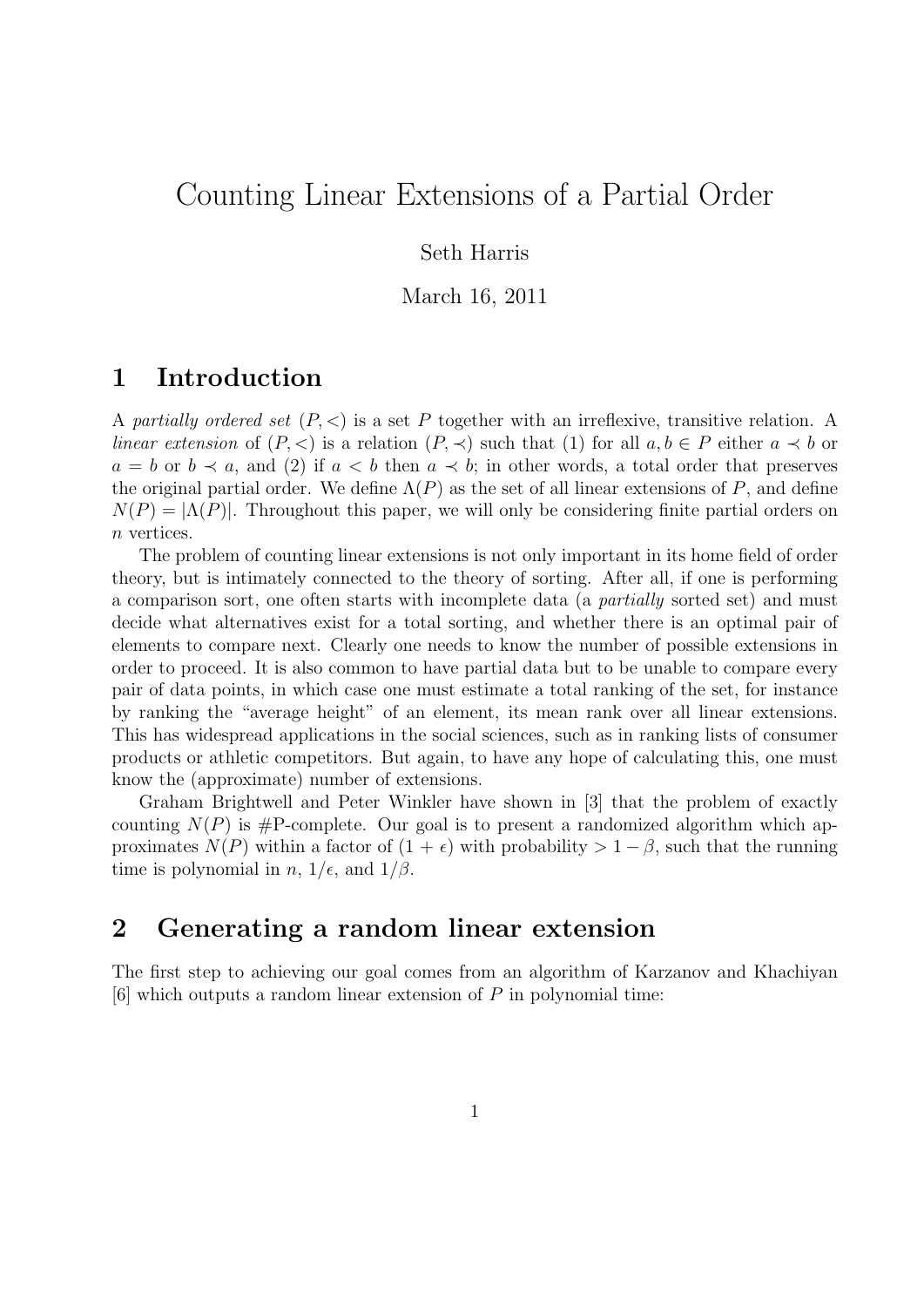**Theorem 2.1** (Karzanov and Khachiyan). *There is an algorithm with the following proper*ties:

Input: An *n*-element partial order  $(P, <)$ , a number  $\epsilon > 0$ .

Output: A linear extension of P, such that for any  $\lambda \in \Lambda(P)$ 

$$
\left| \mathbb{P}(\text{output is }\lambda) - \frac{1}{N(P)} \right| < \frac{\epsilon}{N(P)}
$$

Running Time:  $O(n^6 \log(n) \log(1/\epsilon))$ 

We now define a graph associated with  $\Lambda(P)$  and consider a Markov chain for a random walk on this graph.

**Definition 2.2.** The *linear extension graph* of  $P$ ,  $G(P)$ , is the graph whose vertices are linear extensions in  $\Lambda(P)$ , and such that  $\lambda$  and  $\mu$  are adjacent in the graph if and only if  $\lambda$ can be obtained from  $\mu$  by an adjacent transposition.

For a very simple example, suppose that we have a partial order on 4 vertices  $\{v_1, v_2, v_3, v_4\}$ with relations  $v_1 < v_2$ ,  $v_1 < v_3$ . One linear extension of this is  $\lambda = v_1 < v_2 < v_3 < v_4$ . What other extensions are adjacent to  $\lambda$  in  $G(P)$ ? There are only three possible adjacent transpostions, and the one that swaps  $v_1$  and  $v_2$  violates the original order relation  $v_1 < v_2$ . So that leaves two legal adjacent transpositions:  $v_1 < v_3 < v_2 < v_4$  and  $v_1 < v_2 < v_4 < v_3$ , and thus  $\lambda$  has degree 2 in  $G(P)$ . Note that the highest possible degree of a vertex is  $n-1$ .

The *order Markov chain* for P is the chain for a random walk on  $G(P)$  with the following transition matrix:

$$
P_{\lambda,\mu} = \begin{cases} 1/(2n-2) & \text{if } \lambda \text{ and } \mu \text{ are adjacent} \\ 1 - d(\lambda)/(2n-2) & \text{if } \lambda = \mu \\ 0 & \text{otherwise} \end{cases}
$$

This Markov chain is clearly aperiodic, since it loops with probability at least 1/2. It is also irreducible. For suppose that  $\lambda = v_1 < v_2 < \ldots v_n$  and  $\mu = v_{\sigma(1)} < v_{\sigma(2)} < \ldots v_{\sigma(n)}$  are two valid linear extensions. How do we "travel" from  $\lambda$  to  $\mu$  on the graph? Simple: Find  $v_{\sigma(1)}$  in  $\lambda$ , move it to the bottom by transposing it one place at a time; then find  $v_{\sigma(2)}$  in  $\lambda$ and move it to second from the bottom, etc. All such moves will be legal, since all relations in P hold in both  $\lambda$  and  $\mu$ , and therefore will hold in all intermediate steps in the algorithm.

So we have an ergodic Markov chain, and thus if we can find a stationary distribution, the chain will converge to this distribution. And indeed the uniform distribution,  $\pi_{\mu} = \frac{1}{N(1-\mu)}$  $\frac{1}{N(P)}$   $\forall \mu$ , is stationary, since

$$
\pi_{\mu} = \frac{1}{N(P)} = (1) \left( \frac{1}{N(P)} \right) = \left[ \sum_{\lambda,\mu \text{ adj}} \frac{1}{2n-2} + \left( 1 - \frac{d(\mu)}{2n-2} \right) \right] \left( \frac{1}{N(P)} \right) = \sum \pi_{\lambda} P_{\lambda,\mu}.
$$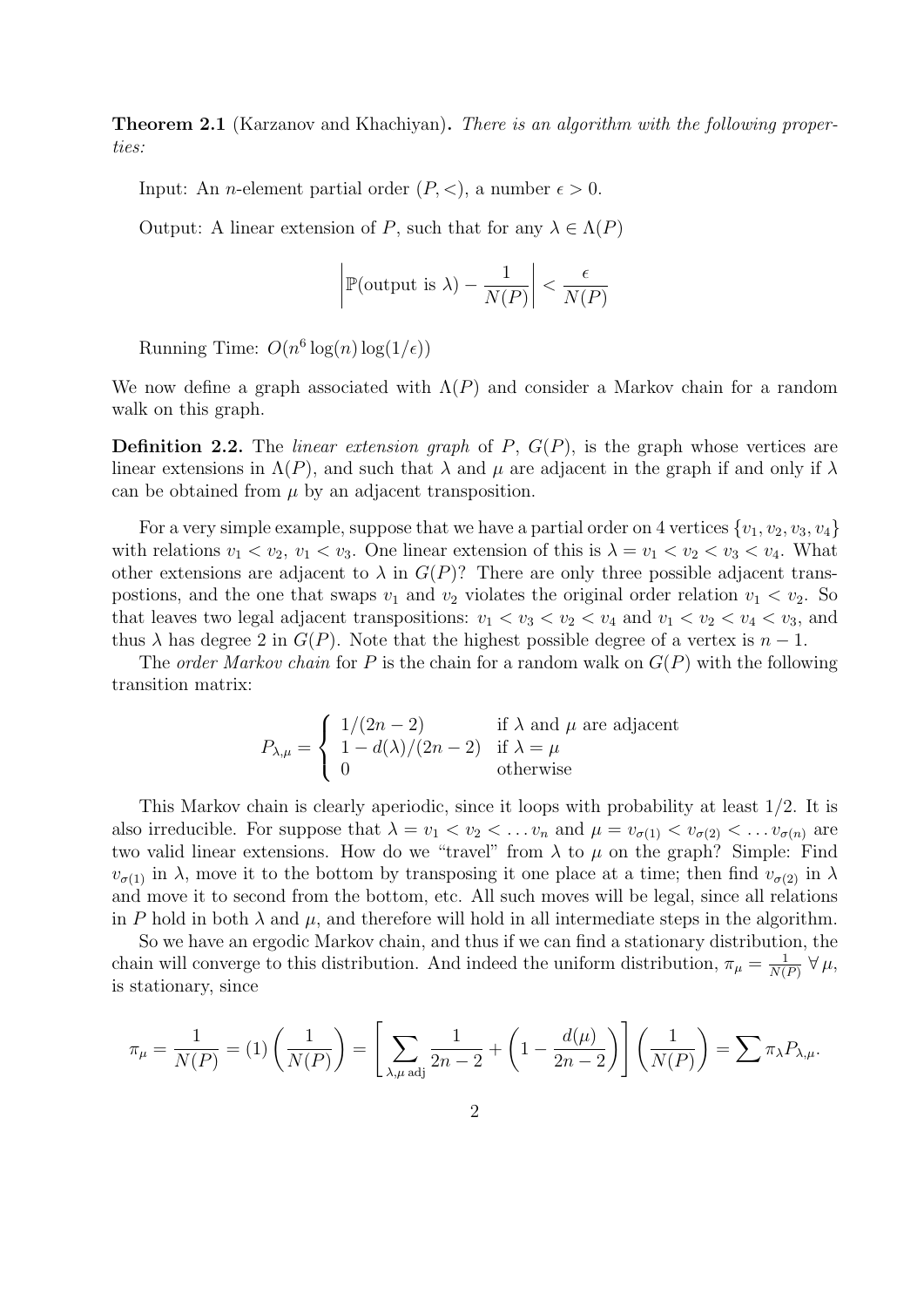Therefore, we will eventually converge to the uniform distribution. It remains to show that we have rapid mixing, i.e., that the Markov chain will converge in polynomial time.

**Definition 2.3.** The *conductance*,  $\alpha$ , of a reversible Markov chain with underlying graph G, is defined as

$$
\alpha = \frac{1}{2n - 1} \min_{X} \frac{|E(X, \bar{X})|}{|X|}
$$

where the minimum is taken over all  $X \subseteq V(G)$  such that  $1 \leq |X| \leq |G|/2$ .  $E(X, X)$  is the total number of edges between a vertex in X and a vertex in  $\bar{X}$ .

The conductance of a reversible Markov chain is frequently used to prove rapid mixing, largely thanks to the following result of Sinclair and Jerrum [7]:

Theorem 2.4 (Sinclair, Jerrum).

.

$$
\left|\pi(\lambda, t) - \frac{1}{N(P)}\right| \le \left(1 - \frac{\alpha^2}{2}\right)^t
$$

Hence it suffices to show that the conductance  $\alpha$  is sufficiently large to guarantee rapid mixing, and in some way this is the key step and the true content of Karzanov and Khachiyan's proof. And indeed, they show in [6]:

**Theorem 2.5** (Karzanov and Khachiyan). The conductance of the random walk on  $G(P)$ satisfies  $\alpha > 2^{-3/2} n^{-5/2}$ .

I will not delve into the details of their proof, but it involves translating our problem into the problem of computing the volume of certain convex bodies. The *order polytope*  $Q(P)$ of a partial order  $P = \{p_1, \ldots, p_n\}$  is the subset of  $[0,1]^n$  such that  $x^i \lt x^j$  if and only if  $p_i < p_j$  in P. One can subdivide the *n*-cube  $[0,1]^n$  into *n*! regions of equal volume, one corresponding to each linear extension  $p_{i_1} < \ldots < p_{i_n}$ , and so computing the volume of  $Q(P)$ would easily tell you how many linear extensions of P exist.

Now that we know that  $\alpha > 2^{-3/2} n^{-5/2}$ , we can solve for t in the equation in (2.4), and we have  $|\pi(\lambda, t) - \frac{1}{N}$  $\frac{1}{N(P)}$  | <  $\frac{\epsilon}{N(}$  $\frac{\epsilon}{N(P)}$  provided  $t > 16n^6$  log n log  $1/\epsilon$ . Thus we have found a random polynomial-time algorithm for generating a linear extension, as desired.

#### 3 Approximating the number of linear extensions

Now that we can generate a single linear extension in polynomial time, how does this help us count the total number of extensions? Let us simulate the process of slowly building a linear order out of a partial order. Given a partial order P, define a sequence of partial orders  $P = P_0, P_1, \ldots, P_k$ , where  $P_k$  is a linear extension of  $P_0$  and  $P_{j+1}$  is just  $P_j$  with one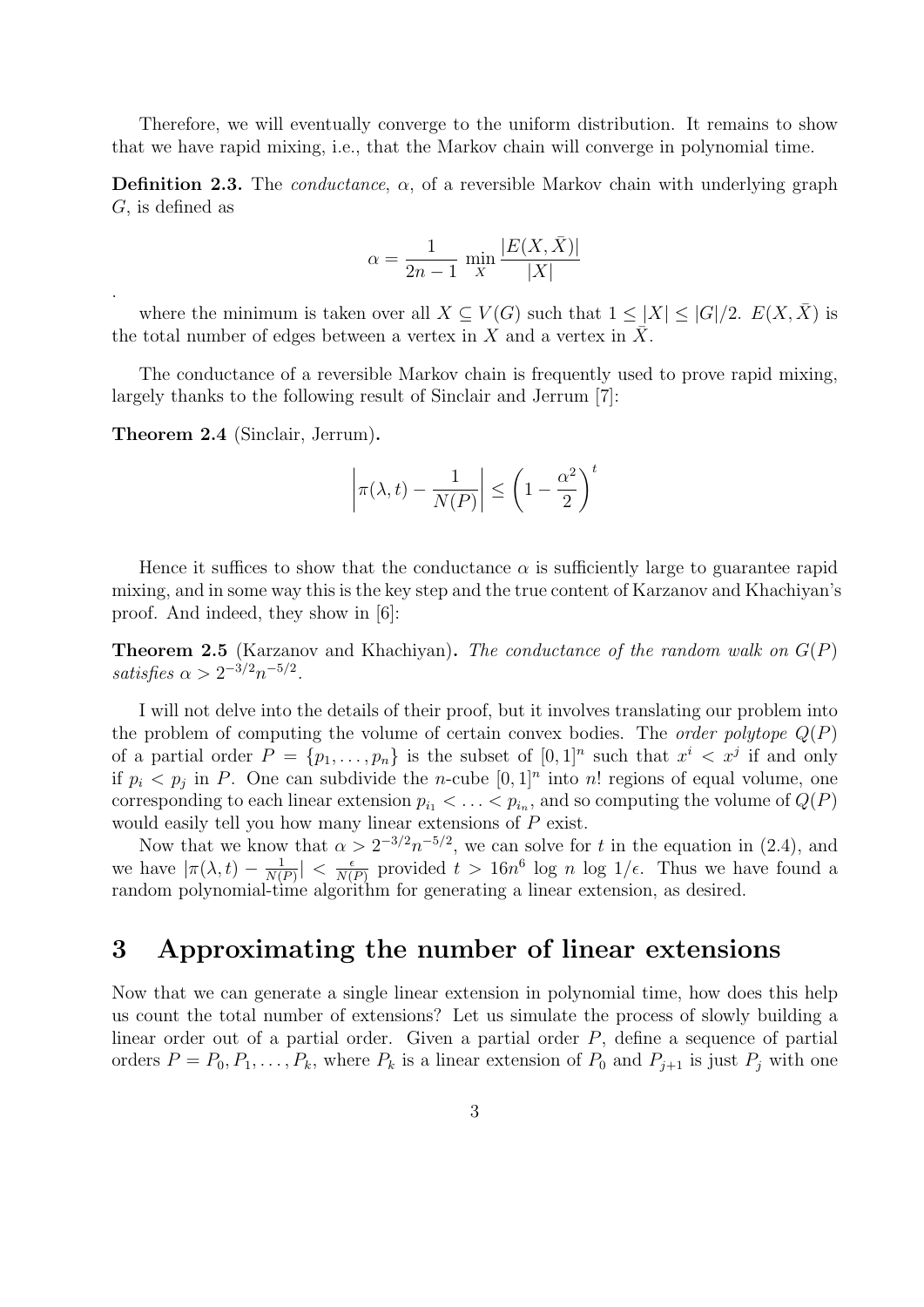additional relation  $a_j < b_j$  (plus the transitive closure, i.e., if  $a < a_j$  in  $P_j$ , then  $a < b_j$  is also a new relation in  $P_{j+1}$ ). If we are at stage  $P_j$ , we can ask ourselves what the probability is that  $a_j \prec b_j$  in the final linear order  $P_k$ ; we will call this probablility  $\mathbb{P}(a_j \prec b_j | P_j)$ . Now we observe that

$$
\mathbb{P}(a_j \prec b_j | P_j) = \frac{|\text{extension of } P_j \text{ with } a_j \prec b_j|}{|\text{total extensions of } P_j|} = \frac{N(P_{j+1})}{N(P_j)}
$$

Therefore,

.

$$
N(P) = \prod_{j=0}^{k-1} \frac{N(P_j)}{N(P_{j+1})} = \prod_{j=0}^{k-1} \frac{1}{\mathbb{P}(a_j \prec b_j \mid P_j)}
$$

(Note that  $N(P_k) = 1$ .) So we now have a bridge between Karzanov and Khachiyan's algorithm  $(2.1)$  and our final desired result: First we run the algorithm on P a large number of times, giving us a large random sample of linear extensions of P. Next we look at our sample and calculate what proportion of the extensions satisfy  $a_j \prec b_j$ . Then, we take that proportion as an estimate for  $\mathbb{P}(\mathfrak{a}_j \prec \mathfrak{b}_j | P_j)$ . We then add  $(\mathfrak{a}_j, \mathfrak{b}_j)$  to our ordering to obtain  $P_{j+1}$ , and proceed to estimate  $\mathbb{P}(\mathfrak{a}_{j+1} \prec \mathfrak{b}_{j+1} | P_{j+1})$ . Our next algorithm will be the "proportion-calculating" one.

Theorem 3.1 (Brightwell and Winkler [3]). There is an algorithm with the following properties:

Input: An *n*-element partial order  $(P, <)$ ; two numbers  $\eta$ ,  $\delta$ ,  $0 < \eta$ ,  $\delta < 1/3$ ; an ordered pair  $(x, y)$  incomparable in P such that  $\mathbb{P}(x \prec y | P) = \gamma > 2/5$ .

Output: An estimate U for  $\gamma$  such that

$$
\mathbb{P}\left(\left|\frac{U}{\gamma}-1\right|>\eta\right)<\delta
$$

Running Time:  $O(n^6 \log(n) \log(1/\eta) \eta^{-2} \log(1/\delta))$ 

Let us sketch a few details of the proof of this algorithm. The probability  $p$  that one trial of the K-K algorithm outputs an order with  $x \prec y$  satisfies  $|p/\gamma - 1| \leq \epsilon$ , where we take  $\epsilon = \eta/3$ . (This follows from multiplying equation (2) through by  $N(P)$  and simplifying). Since we will be running the algorithm a large N number of times, the number  $S_{N,p}$  of orderings with  $x \prec y$  will be a binomial random variable in N and p. Standard calculations involving the binomial distribution show that if  $p > 1/3$ ,

$$
\mathbb{P}(|S_{N,p} - Np| > \epsilon Np) < \exp(-\epsilon^2 N/100)
$$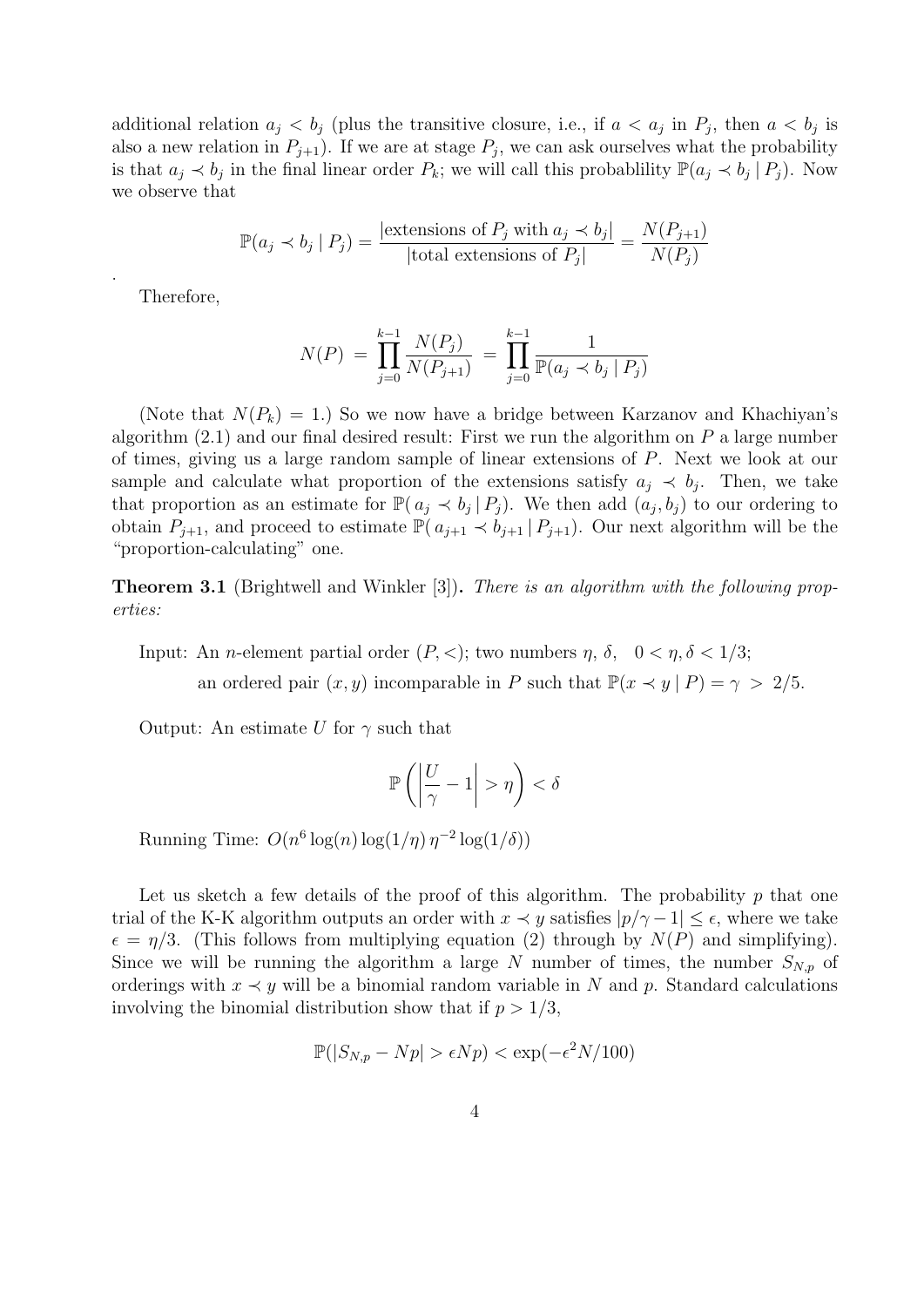(Note: The assumption that  $p > 1/3$  is very mild, for if it is not, just switch the roles of x and y). A few quick inequality calculations will deduce that

$$
\mathbb{P}(|U - \gamma| > 3\epsilon \gamma) < \exp(-\epsilon^2 N / 100)
$$

So if we choose  $N > 100\eta^{-2} \log(1/\delta)$ , then we have, as desired,

$$
\mathbb{P}\left(\left|\frac{U}{\gamma}-1\right|>\eta\right)<\delta
$$

Note that the running time is nearly the same as the one in (2.1), except multiplied by a factor of  $\eta^{-2}$ log(1/ $\delta$ ), the approximate size of N. This makes sense, as we are performing N trials of the random linear extension generator.

While for us the calculation of  $\mathbb{P}(a_j \prec b_j | P_j)$  is essentially a stepping stone to our final result, there is a significant unsolved problem related to it — the so-called " $1/3-2/3$ " conjecture." The conjecture states: For any partial order  $P$ , there exist a pair of incomparable elements  $(a, b)$  such that  $\mathbb{P}(a \prec b | P) \in [1/3, 2/3]$ . This result would be valuable for comparison sorting, as it implies that there exist  $(a, b)$  such that comparing them will reduce the number of possible sortings by a factor of 2/3. Brightwell, Felsner and Trotter [2] show the number of possible sortings by a factor of 2/3. Brightwell, Feisher and Trotter [2] show<br>that the conjecture is true if one replaces  $[1/3, 2/3]$  with  $[(5 - \sqrt{5})/10, (5 + \sqrt{5})/10] \sim$ [0.2764, 0.7236].

We are now in a position to estimate  $N(P)$ , using the identity obtained in (3):

**Theorem 3.2** (Brightwell and Winkler). There is an algorithm with the following properties:

Input: An *n*-element partial order  $(P, <)$ ; two numbers  $\epsilon > 0$ ,  $\beta > 0$ 

Output: A number L such that

.

$$
\mathbb{P}\left(\left|\frac{L}{N(P)}-1\right|>\epsilon\right)<\beta.
$$

Running Time:  $O(n^9 \log^6(n) \log(1/\epsilon) \epsilon^{-2} \log(1/\beta))$ 

Starting with  $P_0 = P$ , we follow a sorting algorithm with no more than  $2n \log n$  steps. When we find a pair  $(a, b)$  which are not related in  $P_j$ , run the previous algorithm  $(3.1)$ to estimate  $\mathbb{P}(a \prec b \mid P_i)$ , using  $\eta = \epsilon/(4n \log n)$  and  $\delta = \beta/(2n \log n)$ . Without loss of generality, we have  $\mathbb{P}(a \prec b | P_i) > 2/5$  (again, if not, just reverse the roles of a and b). So with probability > 1 –  $\delta$ , our estimate  $E_j$  for  $\mathbb{P}(a \prec b \mid P_j)$  will satisfy

$$
\left|\frac{E_j}{\mathbb{P}(a \prec b \mid P_j)} - 1\right| < \eta.
$$

Add the relation  $a \prec b$  (plus transitive closure) to obtain  $P_{j+1}$ . We continue following the sorting algorithm until every pair has been compared, at which point we have reached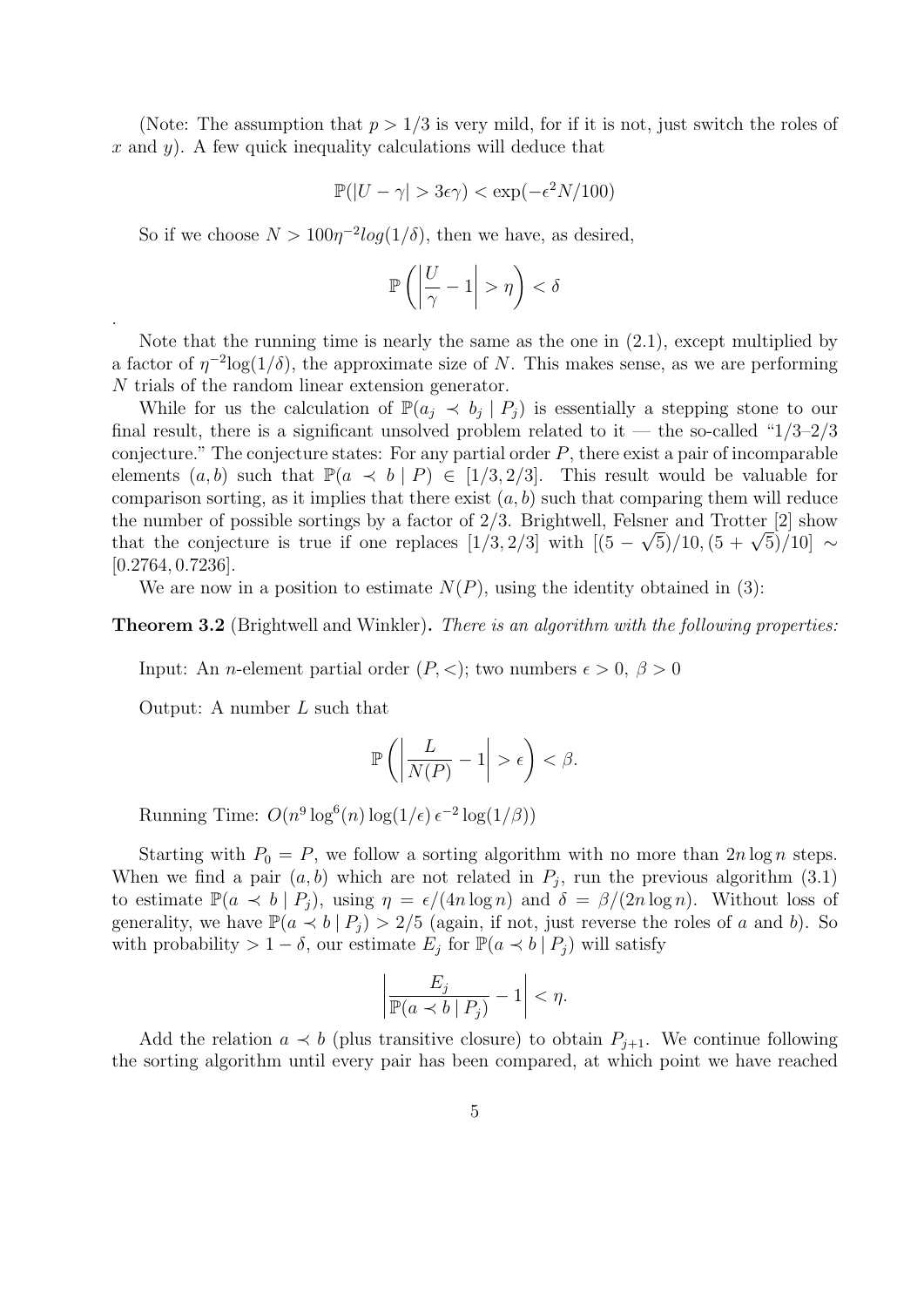a linear order  $P_k$ . By the nature of the sorting algorithm,  $k < 2n \log n$ . Now we make an estimate L for  $N(P)$ , given by  $L = \prod_{j=0}^{k-1} E_j^{-1}$  $j_j^{-1}$ , again following the identity in (3). Thus we have (this is an exact equality):

$$
\frac{L}{N(P)} = \prod_{j=0}^{k-1} \frac{\mathbb{P}(a_j \prec b_j \mid P_j)}{E_j}
$$

With probability  $\geq 1 - k\delta \geq 1 - \beta$ , each term in the product is between  $(1 + \epsilon/2k)^{-1}$ and  $(1 - \epsilon/2k)^{-1}$ . Thus with probability  $\geq 1 - \beta$ ,

$$
1 - \epsilon < \left(\frac{1}{1 + \epsilon/2k}\right)^k < \frac{L}{N(P)} < \left(\frac{1}{1 - \epsilon/2k}\right)^k < 1 + \epsilon
$$

exactly as desired.

If we compare the running time of the extension count algorithm (3.2) with the running time of the proportion estimator  $(3.1)$ , we note that in  $(3.2)$  each proportion estimate takes  $O(n^6 \log(n) \log(1/\eta) \eta^{-2} \log(1/\delta))$  steps, which by the way we defined  $\eta$  and  $\delta$ , is bounded above by  $O(n^8 \log^5(n) \log(1/\epsilon) \epsilon^{-2} \log(1/\beta))$ . Since we perform this estimate at most  $2n \log n$ times, that gives us our running time bound stated above.

Given that our main results were proved two decades ago, it is no surprise that there are more efficient algorithms for counting  $N(P)$  today. Indeed, Banks et al. [1] detail a method called the Tootsie Pop Algorithm (TPA) that counts  $N(P)$  in  $O(n^3 \log n (\log N(P))^2 \epsilon^{-2} \log(1/\beta))$ steps.

## References

- [1] J. Banks, S. Garrabrant, M. Huber, A. Perizzolo (2010). "Using TPA to count linear extensions." arXiv:1010.4981v1
- [2] G. Brightwell, S. Felsner, W. Trotter, Balancing Pairs and the Cross-Product Conjecture. Order 12 (1995), 327-349.
- [3] G. Brightwell and P. Winkler, Counting Linear Extensions. Order 8 (1991), 225-242.
- [4] M. Dyer, A. Frieze, R. Kannan, A Random Polynomial-Time Algorithm for Approximating the Volume of Convex Bodies. Proc 21st ACM Symposium on the Theory of Computing, 375-381.
- [5] O. Häggström, Finite Markov Chains and Algorithmic Applications. Cambridge University Press, Cambridge, 2008.
- [6] A. Karzanov and L. Khachiyan, On the Conductance of Order Markov Chains. Order 8 (1991), 7-15.